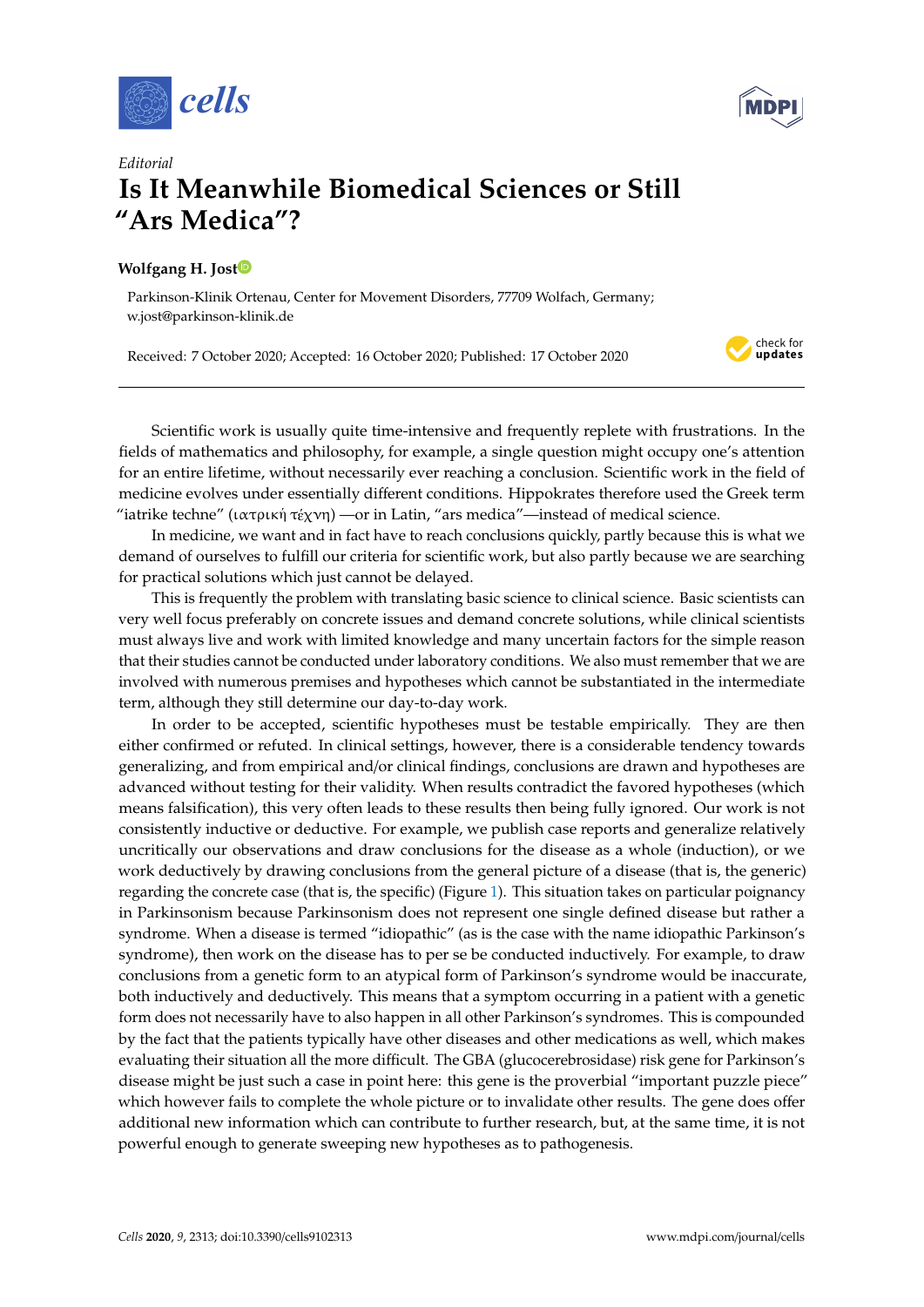<span id="page-1-0"></span>

**Figure 1.** Deduction and induction in relation to syndromes (theory) and individual cases.

even in the event that one hypothesis is disproven or is seen as no longer compelling and conclusive, the other related popular clinical hypotheses are not automatically rejected but rather continue to be accepted. For example, the Braak hypotheses are basically only reconcilable to a limited degree with other diagnostic and therapeutic routines. This all results in a rather complex situation which is interpreted by different workers in very different ways. In a number of fields in clinical medicine, hypotheses build upon other hypotheses. However,

In the clinical sciences, we tend to view disease patterns much in the way of a puzzle: the more information we have (that is, the more puzzle pieces we have), the better we assume that we understand the entire disease. Vice versa, however, we also strongly want to form some concept of the bigger picture (even when our findings are still only insufficient) and might even be tempted to adapt our present findings accordingly: what does not match is made to match. Alternatively, at least when new findings do not fit our preliminary concept exactly, they are frequently ignored (because "what must not be, cannot be").

With Parkinson's syndrome, these aspects are particularly relevant in as much as the disorder has to be viewed multi-dimensionally. We not have only one single unified entity but rather many clusters which overlap considerably, congruent in the long run but still unique. Every new finding can essentially alter the basic concept.

It is a matter of course that every scientist considers their own publication work as highly important, while not forgetting to place it in the appropriate context with that of others. This is the theme of translational science, which calls for people who have schooling in both basic science and clinical medicine. They necessarily have to occupy themselves with the disease on both the clinical and